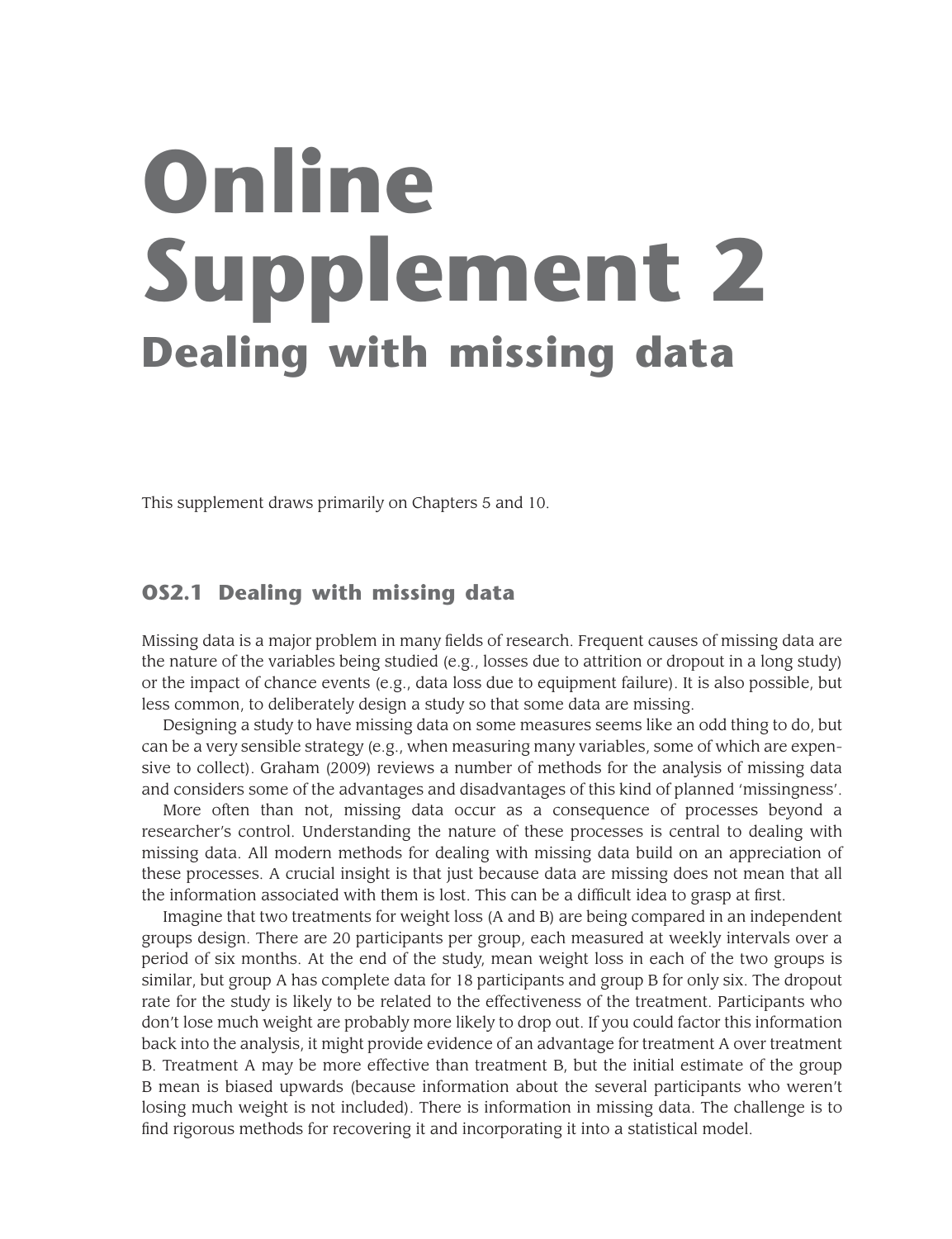Modern methods for dealing with missingness draw on classic work by Little and Rubin (1987). They classified the processes that cause missing data in terms of three 'mechanisms': *missing completely at random* (*MCAR*), *missing at random* (*MAR*) and *missing not at random* (*MNAR*). These mechanisms group the causes of missing data by their statistical properties. This makes it simpler to match up messy, incomplete data sets with potential solutions.

Schafer and Graham (2002) provide an excellent overview of the distinctions between these three mechanisms (and some of the potential confusion in distinguishing between them). *MCAR* is the simplest to explain. If data are missing completely at random, then the cause of missing data is entirely unrelated to any variable relevant to the analysis. Cases with incomplete data can therefore be considered a random sample of the population of possible cases. This makes *MCAR* the easiest mechanism to deal with, because its only consequence is to reduce the quantity of data available for analysis. This is undesirable (e.g., decreasing statistical power), but does not bias the analysis.

*MCAR* is widely considered implausible as a mechanism for missingness (Schafer and Graham, 2002). It would be unrealistic to expect dropout in a longitudinal study to be unrelated to potential predictors such as the health, socioeconomic status or personality of participants. In other studies, missing data may arise because people are unwilling to answer certain questions – and again you'd expect gaps in the data to be related to some of the measures you are interested in (e.g., political or religious views). Although the general consensus is that *MCAR* is rare (except by design), there are restricted circumstances where it may occur. Missing data may arise in experimental research through equipment failure, programming errors or other potentially random events (e.g., interruptions in power supply). It is probably safe to assume *MCAR* for data loss caused by such random events, provided one further criterion is met. This is that the proportion of cases with missing data should be small (e.g., perhaps 5% or less). This safeguard is important because if you are wrong (e.g., the equipment failure occurred only for participants that behaved in a certain way) the degree of bias will be minimal. Otherwise it is safest to assume that data are *MAR* or *MNAR*. It is possible to conduct a partial check of the *MCAR* assumption by looking at differences between cases with and without missing data (though in complex data sets you may miss subtle patterns with this kind of quick check).

*MAR* is the most misunderstood of the three mechanisms. The term 'random' in *MAR* is used in a very restricted sense (Graham, 2009). Data are missing at random, conditional on having incorporated information from all the available data into the analysis. *MAR* therefore assumes that missing data arise through processes that are predictable based on what has been measured (i.e., the observed data). If dropout in the weight loss example depends on how much weight each participant is losing, then the mechanism is *MAR*. This is because weight loss was measured at weekly intervals up until the point where the participant dropped out. MAR is a highly plausible mechanism in many studies. This has important implications. Not only are the missing data informative, but the incomplete cases can be used to extract that information. This will lead to a more accurate and efficient statistical model.

Ignoring the presence of MAR data introduces bias – possibly substantial bias – into the analysis. This can be illustrated with the weight loss example. If dropout is related to weight loss, group A will have fewer missing observations and produce a fairly accurate estimate of the effectiveness of treatment A. In contrast, the remaining participants in group B will be those who lost most weight. Their data will overestimate the effectiveness of treatment B. The difference between groups (looking at only those who completed the study) will be biased in favor of treatment B. It is therefore important to measure variables that are likely to predict dropout (e.g., data about treatment progress and demographic data such as age or sex). Even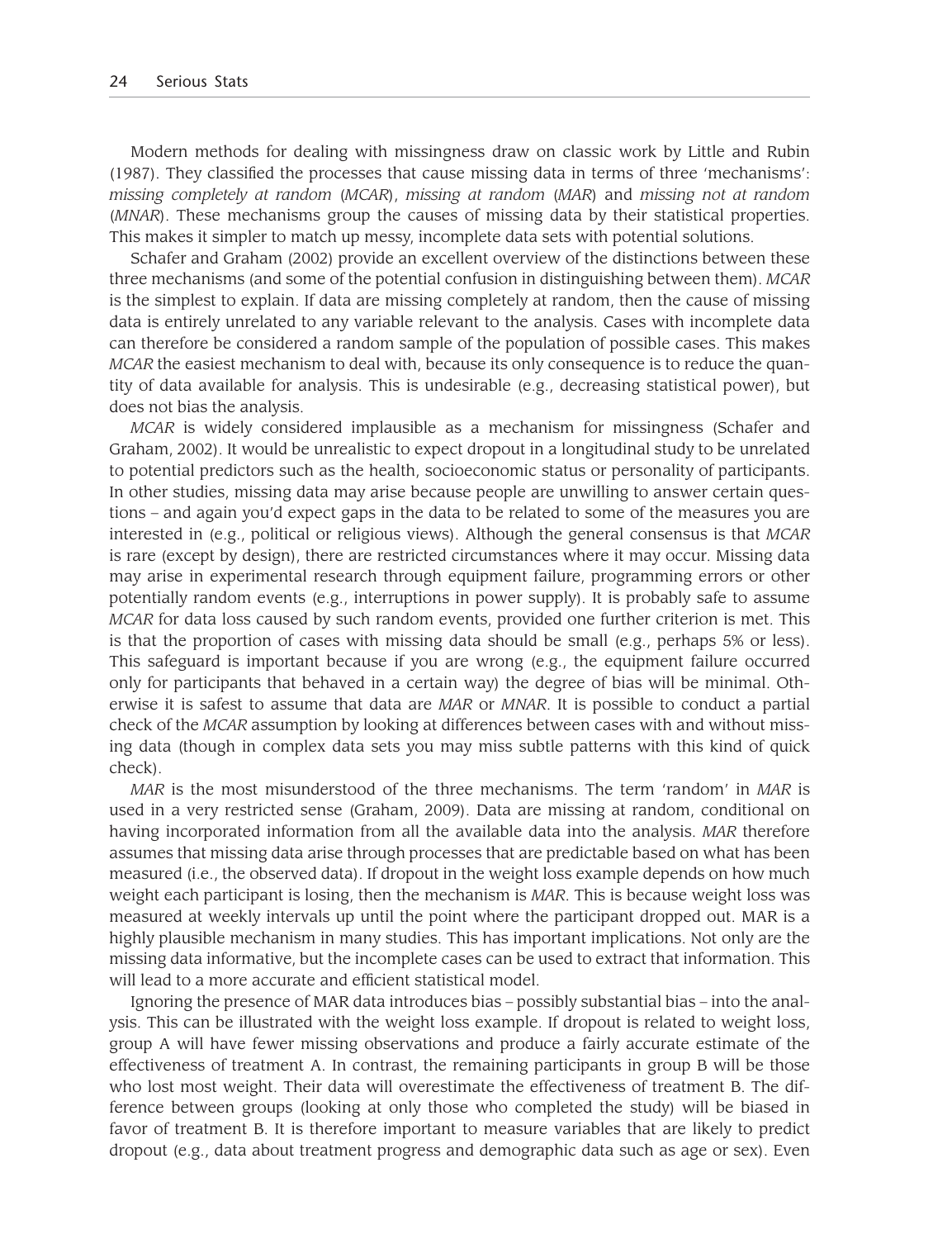if dropout is not directly related to the outcome of interest, it may be essential to an unbiased analysis.

The final mechanism is *MNAR*. It can be defined as dropout that is not completely at random and not predictable from the observed data. This would, for the weight loss example, correspond to a situation in which an unobserved, unmeasured variable (e.g., personality type) predicts both missingness and weight loss. *MNAR* is the hardest mechanism to deal with (see Graham, 2009).

A practical solution for dealing with MNAR may be to follow up a random sample of missing cases in order to discover how the missing data has biased the statistical analysis. The challenge of working with MNAR data provides a further incentive to collect information about factors that may cause data to go missing (Collins *et al*., 2001). For instance, in longitudinal studies Graham (2009) suggests collecting data about participants' intentions to drop out. If not all those who intend to drop out leave the study, the information from those who remain can be used to reduce bias in the analysis.

Real data doesn't always align neatly with Little and Rubin's three mechanisms (e.g., being a mixture of all three). Fortunately, evidence suggests that the best methods for dealing with *MAR* cope well when data are *MCAR* (Schafer and Graham, 2002; Graham, 2009). The same research suggests that *MAR* solutions may reduce bias for *MNAR* data sets. This seems plausible if *MAR* methods incorporate variables that, while not causing missingness, are correlated with unmeasured variables that do cause missingness (see Collins *et al*., 2001). The following sections focus on methods for dealing with data that are *MAR*. They start with a brief survey of methods known to be inadequate for dealing with *MAR*, before introducing one of the best available methods for dealing with missing data: *multiple imputation* (MI).

#### **OS2.1.1 Deletion methods**

The most widely adopted strategy for dealing with missing data is to drop or remove cases with missing values from the analysis. This strategy could be explicit, but is often adopted implicitly because of the way that software typically handles missing data (see Box OS2.1). The most popular method is *listwise* or *casewise* deletion. This involves dropping cases from an analysis if any observation is missing for that case. Casewise deletion has two major deficiencies. The most obvious is the loss of statistical power or precision arising from reduced sample size. A less well-appreciated deficiency is that casewise deletion biases parameter estimates and inference (unless data are *MCAR*).

Even if the *MCAR* assumption is plausible, casewise deletion should be avoided because it is inefficient. Even small proportions of missing data in a data set can be very damaging to statistical power if there are many cases with missing data. Because the variables with missing data typically differ between cases, a small proportion of missing values can lead to many (perhaps most) cases being dropped. If 5% of observations are missing at random from ten variables, around 40% of cases will have some missing data.<sup>1</sup>

Pairwise deletion involves using as many cases as possible in a given analysis. This could mean retaining as much data as possible for each of several analyses (e.g., producing a correlation matrix). However, it can also refer to the practice of computing values (e.g., variances and covariances) that are then combined for a more complex analysis (Peugh and Enders, 2004). Like casewise deletion, pairwise deletion also assumes data are *MCAR* and can introduce additional problems in complex analyses (see Graham, 2009). Casewise or pairwise deletion are acceptable choices only if the total number of cases with missing data is small and the *MCAR* assumption is plausible.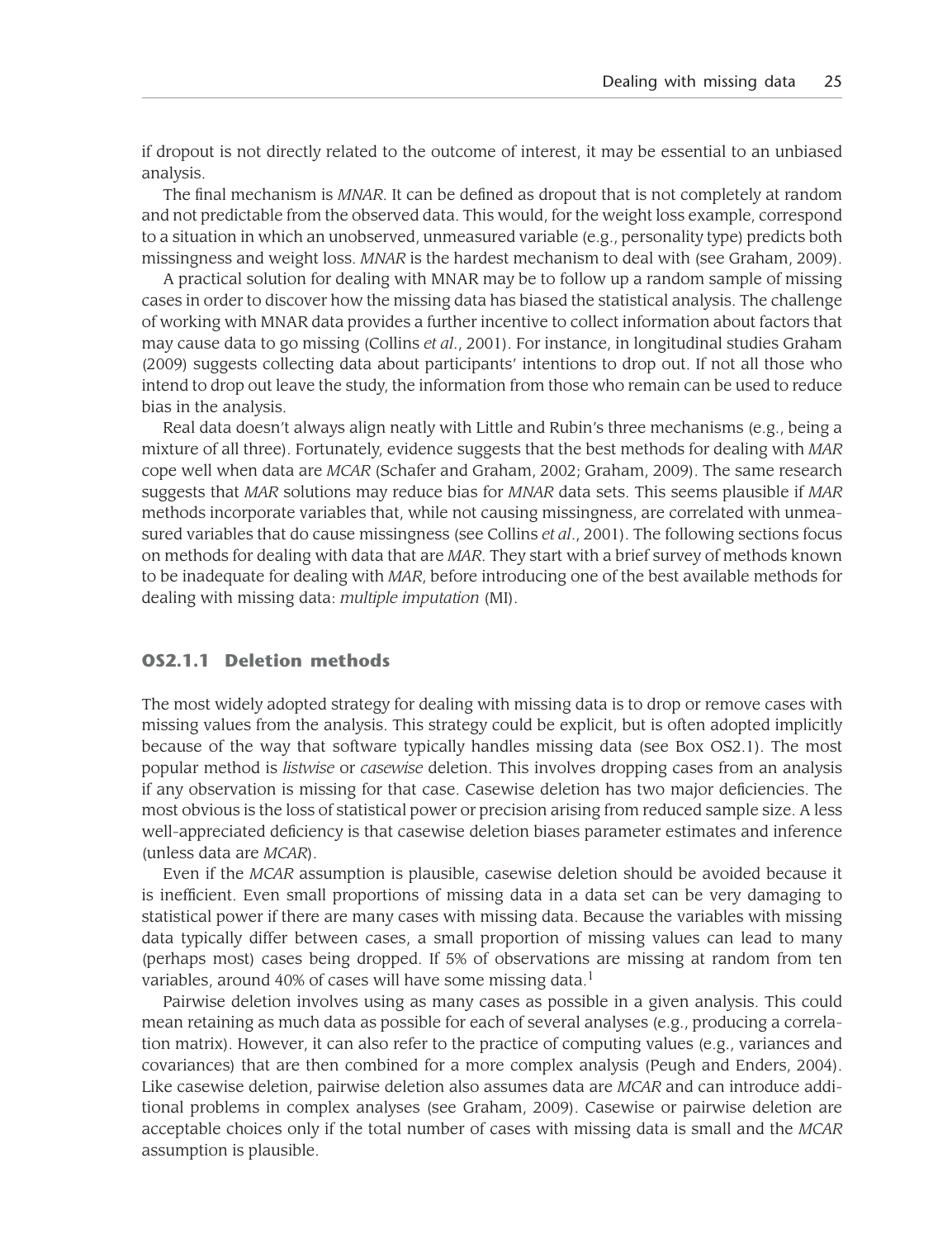### **Box OS2.1 Coding missing data**

There are no universal rules for coding missing data. The main conventions are to code missing data with an unusual or impossible numeric code such as −99 or with a text string such as 'NA'. Some software will also accept blank slots or entries – but these are occasionally treated as zeroes (e.g., by some Excel functions).

If you do use a numeric code it is important to select one that will be recognized by whatever software is being used as 'missing' rather than as an error or a zero. This can often be defined by the user (e.g., in SPSS), and will lead to problems if not done consistently. Using −99 for a missing value code will work for some analyses, but it could be a legitimate value in others. A particularly bad choice is zero, partly because it is often a legitimate value and partly because it may be hard to detect an incorrect code. It is very easy to make a mistake (e.g., for missing values to be unintentionally included in an analysis). For this reason avoiding numeric codes is preferable if at all possible.

Instead, use a text string such as 'NA' (where software allows). 'NA' is the built-in missing value indicator in R (which has a range of functions and options for handling missing data). A missing value code is important because it acts as a 'place holder' in the data structure. Paired data provide a simple illustration of the problem. If one observation from a pair is missing, omitting the observation entirely would mess up the remaining pairings (by shifting the sequence of data in one sample but not the other). On getting unusual or unexpected results from an analysis, missing value codes (along with data entry errors) should be among the first things to check.

#### **OS2.1.2 Mean substitution and related regression methods**

Rather than deleting cases with missing values an attractive alternative is to substitute each one with an estimate of its true value. In *mean substitution* (also called *mean imputation*) a missing observation is estimated from the mean of the available observations. There are several variants of mean substitution, depending on the design of the study. In a repeated measures study you could either use the mean of all repeated measurements (the grand mean) or the mean of the measurements in that sample (the sample mean). In an independent measures study you could use the mean of the group in question, the grand mean of all groups or the grand mean weighted by group *n*.

Mean substitution is not recommended, regardless of whether data are *MCAR*, *MAR* or *MNAR*. Even if the mean was an unbiased estimate (which it rarely is), the procedure inflates sample size. Missing data are less informative than non-missing data (the value that should have been observed is not known with certainty). Adding plausible values into the sample ignores this property, and leads to standard errors that are too small (being computed from a spuriously large sample size). As the variances and covariances are also underestimated, it will also bias estimates of these parameters (as well as standardized effect size metrics such as *d* or *r*).

A more sophisticated alternative is to use all the available data to predict missing values (e.g., via regression). The predicted values could then be substituted for the missing data. This method is known as *conditional mean substitution* or *regression imputation*. For simple study designs this is identical to mean substitution. Regression imputation can be extended to take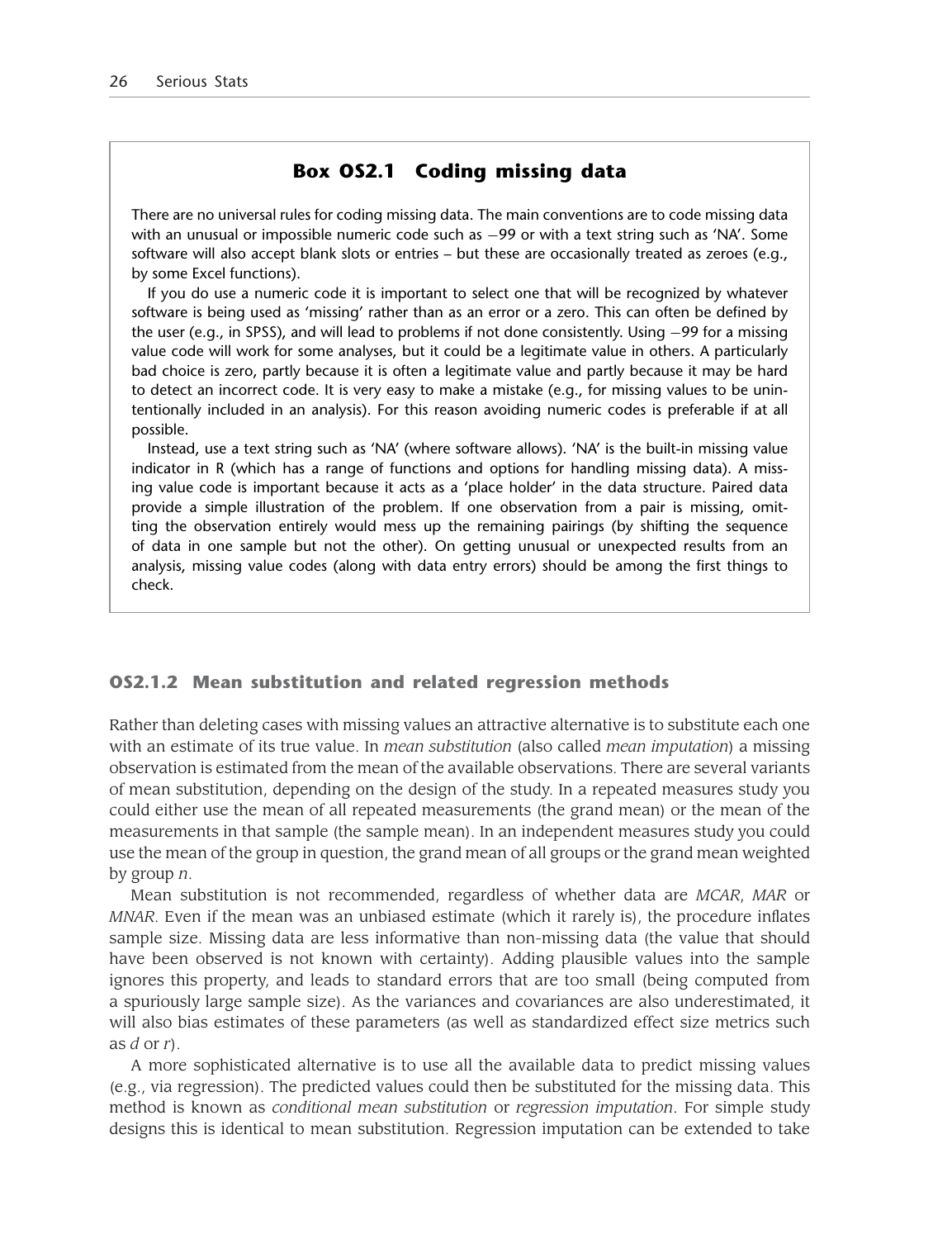into account other variables that predict missingness, and produces unbiased parameter estimates for intercepts and slopes (and hence means) if data are *MAR* or *MCAR*. However, because the imputed data fall exactly on the regression line they are less variable than true values would have been. Again, this leads to biased estimates of variances and covariances (and all statistics and inferences derived from them). An ingenious solution is to add random error to each imputed observation. This is known as *single imputation* (see Schafer and Graham, 2002). If the proportion of missing values for each variable is small, single imputation performs reasonably well for *MAR* or *MCAR* data (with accurate parameter estimates and relatively low bias for variances, covariances or inferences).

Schafer and Graham (2002) also discuss other practices for handling missing data. Many of these merely disguise the problem rather than solve it. A common practice is to add dummy variables to code 'missingness'. This allows the statistical analysis to run with all cases, but because it separates out estimates of missing and non-missing data the analyses do not incorporate any potential information from the missing cases.<sup>2</sup> Jones (1996) explains how these practices can lead to highly misleading results. The dummy variable approach produces coefficients equivalent to casewise deletion, but also spuriously inflates the sample size.

#### **OS2.1.3 Multiple imputation**

Two methods that improve on single imputation are *maximum likelihood* and *multiple imputation* (*MI*). Maximum likelihood methods involve fitting a regression model to find the most likely parameter estimates for a particular set of data. As they rely on iteratively fitting a model, they can cope with data structures that present problems for standard least squares estimation. These approaches provide an elegant solution to some missing data problems – but may not be practical for many everyday situations. Maximum likelihood methods have applications other than for missing data (some of which are considered in Chapter 17 and Chapter 18). The following discussion focuses on *MI*. The two approaches are, in principle, equally effective when missing data are *MAR* or *MCAR*. An advantage of *MI* is that it is somewhat easier to implement for standard regression models.

*MI* is a logical extension of single imputation. Single imputation produces a data set that attempts to account for uncertainty in the prediction of imputed values. The weakness of single imputation is that it underestimates the uncertainty introduced by imputation. Single imputation generates one imputed data set containing observed data and imputed values (predictions from a regression model to which random noise has been added). What happens if a second imputed data set is generated for the same observed data? The two imputed data sets should have similar parameter estimates, but because each one has added random noise to the imputed values, they won't be identical. The presence of differences between the data sets implies that there is a source of uncertainty that single imputation ignores. Multiple imputation attempts to take into account the additional uncertainty implied by this between-imputation variability.

The imputed values from single imputation can be regarded as a sample from a population distribution summarizing all possible imputed values. From this perspective, single imputation ignores the error inherent in sampling from this population. A potential analogy here is with a random effects meta-analysis in which random error is incorporated from two sources (within and between studies). Multiple imputation has to take account of sampling error within each imputed data set and between imputed data sets. Just as you can estimate overall parameter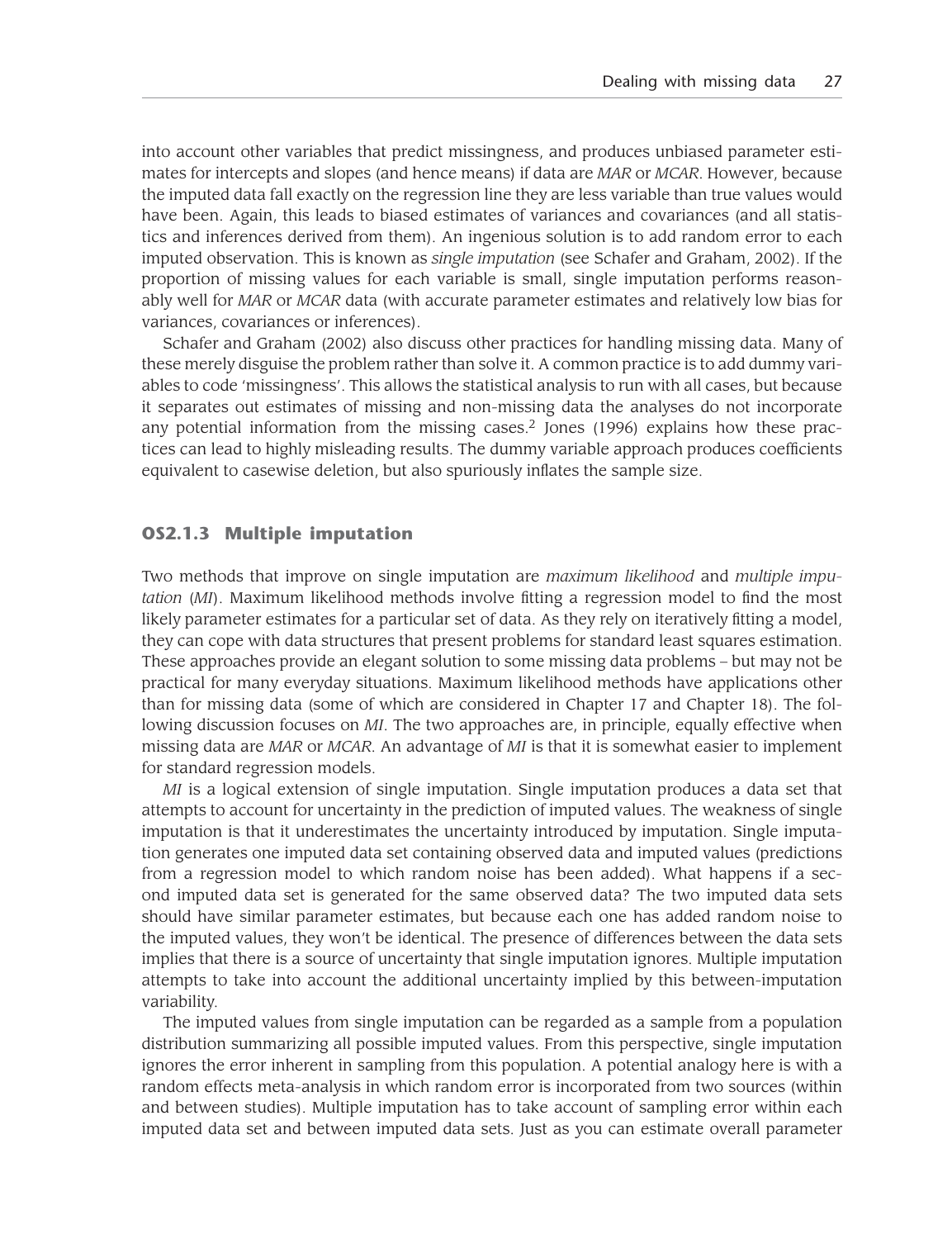estimates in random effects meta-analysis by pooling estimates across several studies, you can do the same in *MI* by pooling estimates across several imputed data sets. This leads to more precise, less biased parameter estimates and inferences. The larger the number of imputed data sets being pooled, the more accurate the parameter estimates and inferences.

A drawback of *MI* is the additional effort required to impute multiple data sets, apply the same statistical model to each data set and then pool the resulting statistics. Rubin (1987) provided a relatively simple set of equations for pooling coefficients and standard errors from regression models. If the number of imputed data sets is  $m$ , and  $b_j$  is a coefficient (intercept or slope) from the *j*<sup>th</sup> imputed data set, then the pooled estimate *b* ('b-bar') of that coefficient is the arithmetic mean of the coefficient from each imputed data set:

$$
\bar{b} = \frac{\sum_{j=1}^{m} b_j}{m}
$$
 Equation OS2.1

Within-imputation variance can be combined in the same way. The within-imputation variance for the  $j^{\text{th}}$  imputed data set is  $\hat{\sigma}^2_{b_j}$  (the sampling variance or squared *SE* of the coefficient). The pooled within-imputation variance is thus the arithmetic mean of *m* sampling variances:

$$
\hat{\sigma}_{\hat{b}}^2 = \frac{\sum_{j=1}^{m} \hat{\sigma}_{b_j}^2}{m}
$$
 Equation OS2.2

To obtain *SE*s for the pooled coefficients requires both the within-imputation and betweenimputation variance. The between-imputation variance is calculated by applying the usual inferential sample variance formula (treating the coefficients as observations):

$$
\hat{\tau}_{\bar{b}}^2 = \frac{\sum_{j=1}^m (b_j - \bar{b})^2}{m - 1} = \frac{\sum_{j=1}^m (b_j^2) - m\bar{b}^2}{m - 1}
$$
 Equation OS2.3

Combining the two sources of variation is the next step. It applies a formula analogous to that in random effects meta-analysis:

$$
\hat{\sigma}_{MI}^2 = \hat{\sigma}_{\tilde{b}}^2 + \left(1 + \frac{1}{m}\right)\hat{\tau}_{\tilde{b}}^2
$$
 Equation OS2.4

The square root of this sampling variance  $(\hat{\sigma}_{MI})$  is the *SE* of the multiply imputed coefficient. A test statistic for a test of the null hypothesis  $H_0$ :  $b = 0$  is therefore:

$$
\frac{\bar{b}}{\hat{\sigma}_{MI}} \sim t(v) \qquad \qquad \text{Equation OS2.5}
$$

This statistic has a *t* distribution with degrees of freedom equal to

$$
v = (m-1)\left(1 + \frac{m\hat{\sigma}_{\tilde{b}}^2}{(m+1)\hat{\tau}_{\tilde{b}}^2}\right)^2
$$
 Equation OS2.6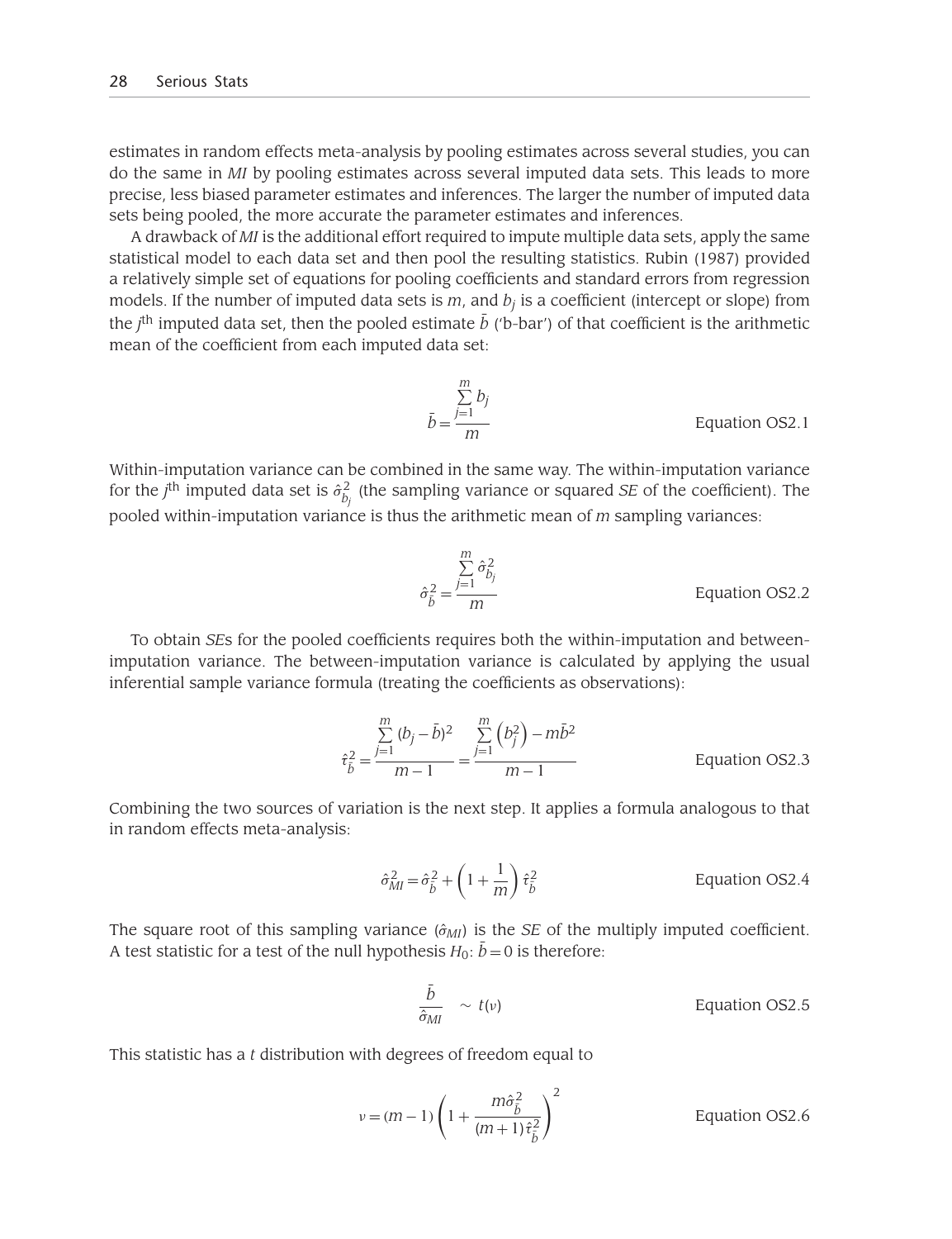and a CI for the imputed coefficient can be constructed as:

$$
\bar{b} \pm t_{\nu,1-\alpha/2} \hat{\sigma}_{MI} \qquad \qquad \text{Equation OS2.7}
$$

#### **OS2.1.4 Setting up multiple imputation**

Rubin's equations are an effective, but cumbersome, way to combine parameter estimates for multiply imputed data sets. Even using specialist software a number of important decisions have to be made. These include what variables to include in the imputation model, whether to transform variables for imputation and how many imputations to use (see Graham, 2009).

*MI* works best when including all variables in the imputation model – regardless of whether they are part of the subsequent analysis and regardless of whether they are predictors or outcomes. Sometimes it is necessary to exclude variables because they are perfectly collinear (i.e., one is correlated perfectly with another variable or a combination of other variables) or because there are too many. In both cases the problem is simply a practical one of running the imputation analysis. Where the analysis uses a derived variable (one computed from other variables in the model) this should be included in the imputation model unless it is collinear with other predictors. For instance, a psychometric scale derived as the sum of several subscales will be collinear with the subscales (and perhaps only the subscales should be included in the imputation model). On the other hand, if the intention is to use a square root transformation of one of the predictors, this will not be perfectly collinear with the untransformed variable and both can be included.

Variables that are bounded in some way usually need to be transformed prior to imputation (though the transformation can be reversed for the analysis). Thus a logarithmic transformation for a variable constrained to be greater than zero will guarantee that the imputed values will also be greater than zero when the transformation is reversed (see Su *et al*., 2010). Categorical variables are trickier to deal with. Treating them as continuous will generally produce reasonable results, although alternative approaches are available (Graham, 2009; Su *et al.,* 2010).

Recommendations for the number of imputations to be used vary greatly. Rubin (1987) has shown that the efficiency of *MI* methods depends on the rate of missing information  $(M<sub>r</sub>)$  and the number of imputations *m*. Efficiency (relative to complete data) is high when the amount of missing information is low and the number of imputations is large. Even small *m* will be sufficient to produce efficient estimates in most cases. Early *MI* work suggested that *m* = 3 or  $m = 5$  was sufficient, whereas later work recommended values of  $m = 10$  or  $m = 20$  (e.g., see Schafer and Graham, 2002). Recent findings reviewed by Graham (2009) indicate that the impact on statistical power of the number of imputations should also be considered. Graham suggests that with 50% missing information  $m = 40$  should ensure a negligible loss of statistical power (e.g., 1% or less). For this reason, unless missing values are rare, it is sensible to set *m* to a high value (e.g., 30 to 60), where sufficient computing resources are available.

Imputation of missing data is a rapidly developing field. It has the power to dramatically reduce bias and increase statistical power relative to crude approaches such as casewise deletion. *MI* also requires additional assumptions – including distributional assumptions (e.g., that the imputed residuals are sampled from an independent, normal distribution with constant variance), but you will generally be better off using *MI* than not. One reason for this is that any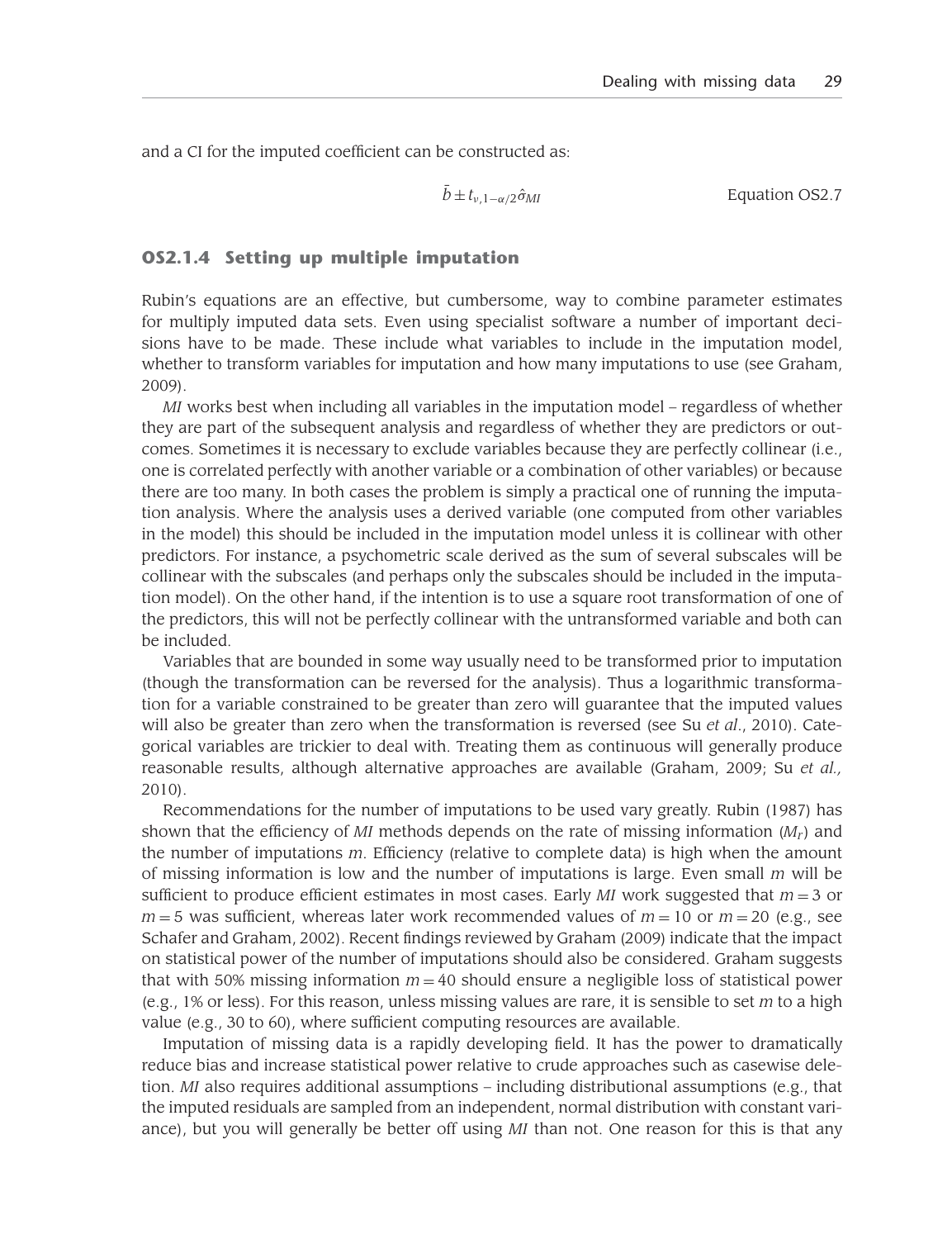violations of the assumptions are diluted because only a small proportion of the overall data is likely to be imputed (Schafer and Graham, 2002). If the proportion of missing data is very large (e.g., over 50%) imputation may still be the best approach, but no method is likely to be very accurate in such cases.

**Example OS2.1** This example compares an analysis of complete data with an analysis of incomplete data. We'll use a small simulated data set with  $n = 100$ . The data are samples from normally distributed variables with a mean of zero and an *SD* of one. These are a predictor (*x*), an outcome (*y*) and a third 'auxiliary' variable (*aux*). The auxiliary variable is correlated with *x* in the population (ρ = −.50), but not correlated with the outcome *y*. The population correlation between *x* and *y* is set at .70. The linear regression of *y* on *x* for the complete data set produces the prediction equation:

#### $\hat{y} = 0.01153 + 0.75121x$

We created an incomplete data set by replacing the observed *Y* with a missing value code for any case where *aux* was greater than zero. This mimics the kind of dropout that might occur if participants were recruited to a study for an initial measurement, with an outcome measured at a later date. In this instance 49 out of a possible 100 outcomes were replaced with missing values. The *mi* package (Su *et al*., 2010) was then used to impute three data sets in R. All three variables (*x*, *y* and *aux*) were included in the prediction model. As missingness is determined entirely by *aux*, this meets the conditions of the *MAR* mechanism and so *MI* should produce a more accurate model than the incomplete data set.

The coefficients and standard errors of the linear regression of *y* on *x* for the complete data set, incomplete data and for each of these three imputed data sets (labeled  $j = 1$  to 3) are shown in Table OS.1. The estimates from the incomplete data are badly biased (relative to the complete data set). This is most obvious for the intercept – but also true for the slope.

| Data set   | <b>Intercept</b>   |           | <b>Slope</b>       |           |
|------------|--------------------|-----------|--------------------|-----------|
|            | <b>Coefficient</b> | <b>SE</b> | <b>Coefficient</b> | <b>SE</b> |
| Complete   | $-0.0115$          | 0.0731    | 0.7512             | 0.0774    |
| Incomplete | 0.3975             | 0.1059    | 0.8734             | 0.1135    |
| $j=1$      | 0.0074             | 0.0765    | 0.7656             | 0.0811    |
| $j=2$      | $-0.0222$          | 0.0778    | 0.6895             | 0.0826    |
| $j = 3$    | $-0.1091$          | 0.0864    | 0.6749             | 0.0916    |

**Table OS2.1** Coefficients and standard errors for the linear regression of *y* on *x*, for complete data, incomplete data and three imputed data sets in Example OS2.1

In this case the imputed data sets produce coefficients and *SE*s that are closer to those for complete data than for the incomplete data. There is a lot of variability between imputed data sets (which is to be expected given that over 50% of *y* values are missing).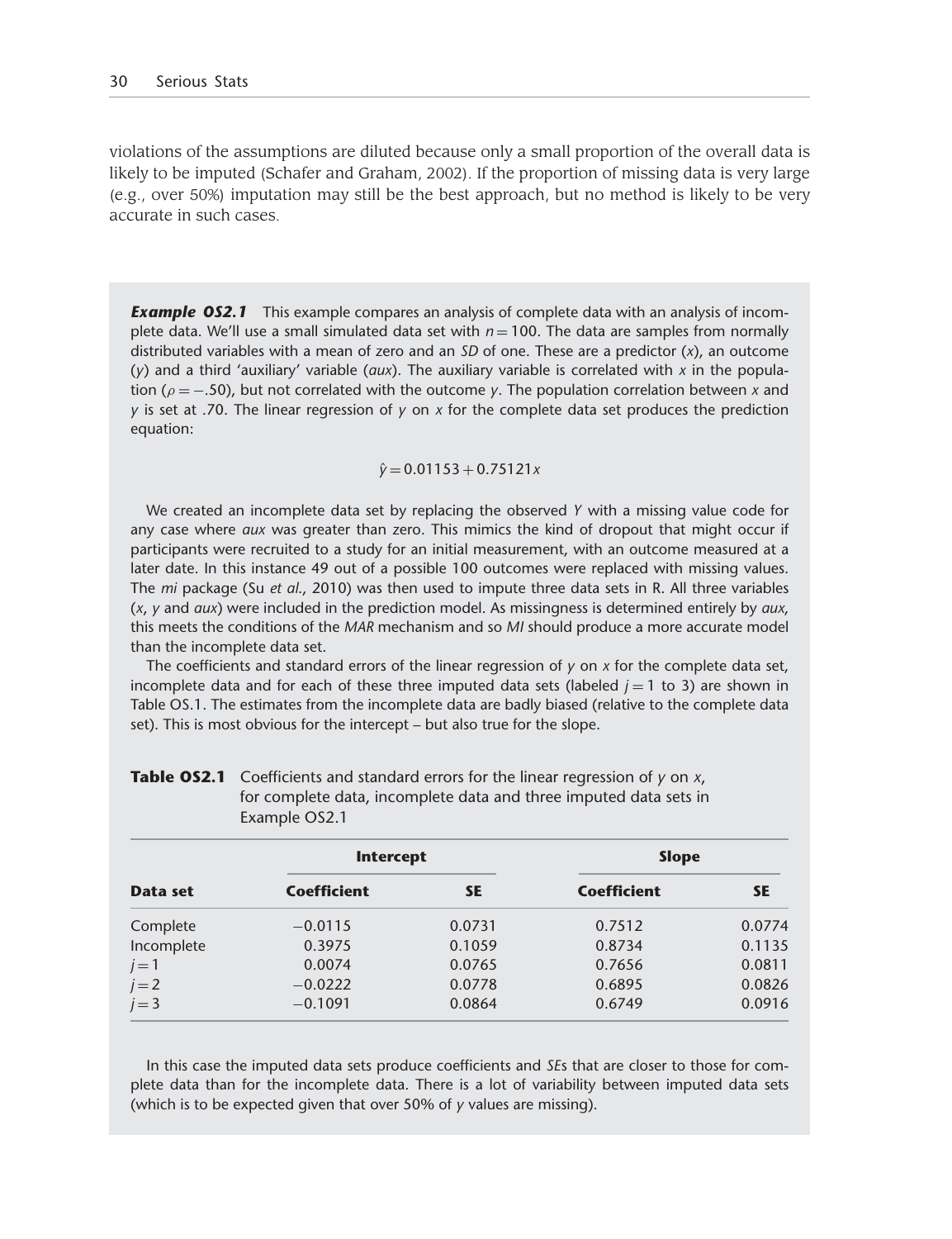Multiple imputation involves pooling these coefficients and *SE*s. Combining the intercept and slopes is the easiest step and is done by taking the arithmetic mean of the imputed coefficients. The pooled intercept  $b_0$  is therefore (0.0074  $+$   $-$ 0.0222  $+$   $-$ 0.1091)/3  $=$   $-$ 0.0413 and the pooled slope  $b_1$  is  $(0.7656 + 0.689 + 0.6749)/3 = 0.710$ . Even with  $m = 3$  and around half the data missing, the pooled *MI* estimate of the regression line is close to that of the complete data set. *MI* won't always produce estimates this good, but can be expected to produce coefficients more similar to the complete data set than the incomplete data set.

To obtain the within-imputation variance, the sampling variances are averaged:

$$
\hat{\sigma}_{\tilde{b}_0}^2 = \frac{\sum\limits_{j=1}^{m} \hat{\sigma}_{b_{0,j}}^2}{m} = \frac{(0.0765)^2 + (0.0778)^2 + (0.0864)^2}{3} \approx 0.006456683
$$

Because this result feeds into a later equation it is a good idea to retain as many decimal places as possible in the result. The within-imputation variance for the slope is:

$$
\hat{\sigma}_{\tilde{b}_1}^2 = \frac{\sum\limits_{j=1}^m \hat{\sigma}_{b_{1,j}}^2}{m} = \frac{(.0811)^2 + (0.0826)^2 + (0.0916)^2}{3} \approx 0.00726351
$$

The between-imputation variance depends on deviations of the imputed intercept and slope from the pooled averages  $b_0$  and  $b_1$  respectively. For the intercept  $\hat{\tau}^2_{\hat{b}_0}$  will be a variance computed treating the *m* estimates as observations:

$$
\hat{\tau}_{\tilde{b}_0}^2 = \frac{\sum_{j=1}^m (b_{0,j} - \bar{b}_0)^2}{m - 1} = \frac{\sum_{j=1}^m (b_{0,j}^2) - m\bar{b}_0^2}{m - 1}
$$

$$
= \frac{0.0074^2 + (-0.0222)^2 + (-0.1091)^2 - 3 \times (-0.0413)^2}{2} \approx 0.00366667
$$

The corresponding calculation for the slope is:

$$
\hat{\tau}_{\tilde{b}_1}^2 = \frac{\sum\limits_{j=1}^m (b_{1,j}^2) - m\bar{b}_1^2}{m-1} = \frac{0.7656^2 + 0.6895^2 + 0.6749^2 - 3 \times 0.71^2}{2} \approx 0.00237181
$$

The combined variances are therefore

$$
\hat{\sigma}_{MI,b_0}^2 = \hat{\sigma}_{\hat{b}_0}^2 + \left(1 + \frac{1}{m}\right)\hat{\tau}_{\hat{b}_0}^2 = 0.006456683 + (1 + 1/3) \times 0.00366667 \approx 0.01134558
$$

and

$$
\hat{\sigma}_{Ml,b_1}^2 = \hat{\sigma}_{\hat{b}_1}^2 + \left(1 + \frac{1}{m}\right)\hat{\tau}_{b_1}^2 = 0.00726351 + (1 + 1/3) \times 0.00237181 \approx 0.01042592
$$

Taking the square roots gives  $\hat{\sigma}_{Ml,b_0} = 0.1065156$  and  $\hat{\sigma}_{Ml,b_1} = 0.1021074$ . Both standard errors are larger than observed for the complete data. This makes sense (as inferences in the presence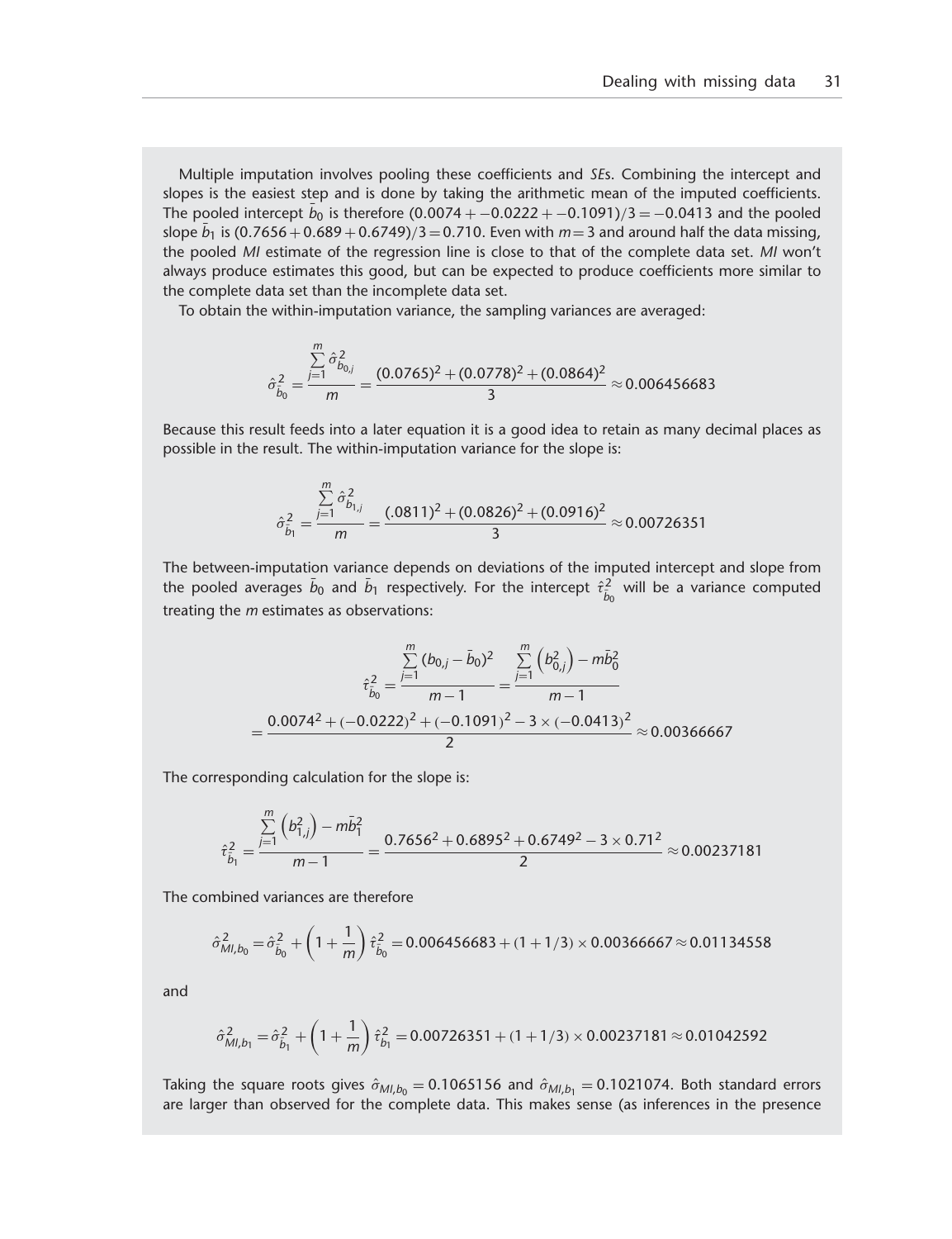of missing data should be more uncertain than for complete data). The *df* for the imputed error terms are

$$
v_{b_0} = (m-1)\left(1 + \frac{m\hat{\sigma}_{\hat{b}_0}^2}{(m+1)\hat{\tau}_{\hat{b}_0}^2}\right)^2 = 2\left(1 + \frac{3 \times 0.006456683}{4 \times 0.00366667}\right)^2 \approx 10.77
$$

and

$$
v_{b_1} = (m-1)\left(1 + \frac{m\hat{\sigma}_{\hat{b}_1}^2}{(m+1)\hat{\tau}_{\hat{b}_1}^2}\right)^2 = 2\left(1 + \frac{3 \times 0.00726351}{4 \times 0.00237181}\right)^2 \approx 21.74
$$

A test of the null hypothesis that the population intercept is zero can be reported as:

$$
t(10.77) = -0.39, \, \text{SE} = 0.107, \, p = .706, \, 95\% \, \text{CI} \, -0.041[-0.276, 0.194]
$$

This leads to the same conclusion as that for the complete data set, but differs from that for the incomplete data set. For the slope, the test and CI are:

$$
t(21.74) = 6.95, SE = 0.102, p < .001, 95\% \text{ CI} = 0.710 \, [0.498, 0.922]
$$

This is a similar result to that of the complete data set and more accurate than the estimate for the incomplete data set.

Using only three imputations is a good way to illustrate the calculations, but for a real application *m* should be larger. Given that around 50% of the data are missing,  $m = 40$  might be a reasonable choice to get a precise measure of the between-imputation variance and maintain statistical power. Running the same analysis twice with  $m = 40$  produces similar pooled coefficients and standard errors (identical to two decimal places), suggesting that this is sufficient. The pooled intercept for the regression was around −0.07 with *SE* =0.13. The pooled slope was around 0.68 with an *SE* =12.

The mi package is one of several ways to do *MI* in R. It is one of the easiest to use and has a number of useful features. It automatically recognizes and pre-processes some data types (e.g., dichotomous variables and variables constrained to be  $> 0$ ). It can also be used in an interactive mode that takes you through the imputation process step-by-step.

## **OS2.2 R code for Online Supplement 2**

#### **OS2.2.1 Missing data and multiple imputation (Example OS2.1)**

Several R packages can impute missing data. Imputation is demonstrated here using mi (Su et al., 2010). This also has an interactive version (not described here). Missing values should, as a rule, be coded as NA within R. When loading data, or when missing values arise in other contexts, R will usually code them  $NA$  automatically. Functions such as  $is.na()$  exist to work with missing data and many functions have options for handling NA codes. Most regression functions have an argument na. action that sets how the function behaves on encountering NA codes. This is usually set to na.action =  $na$ .omit or  $na$ .action =  $na$ .fail (for further details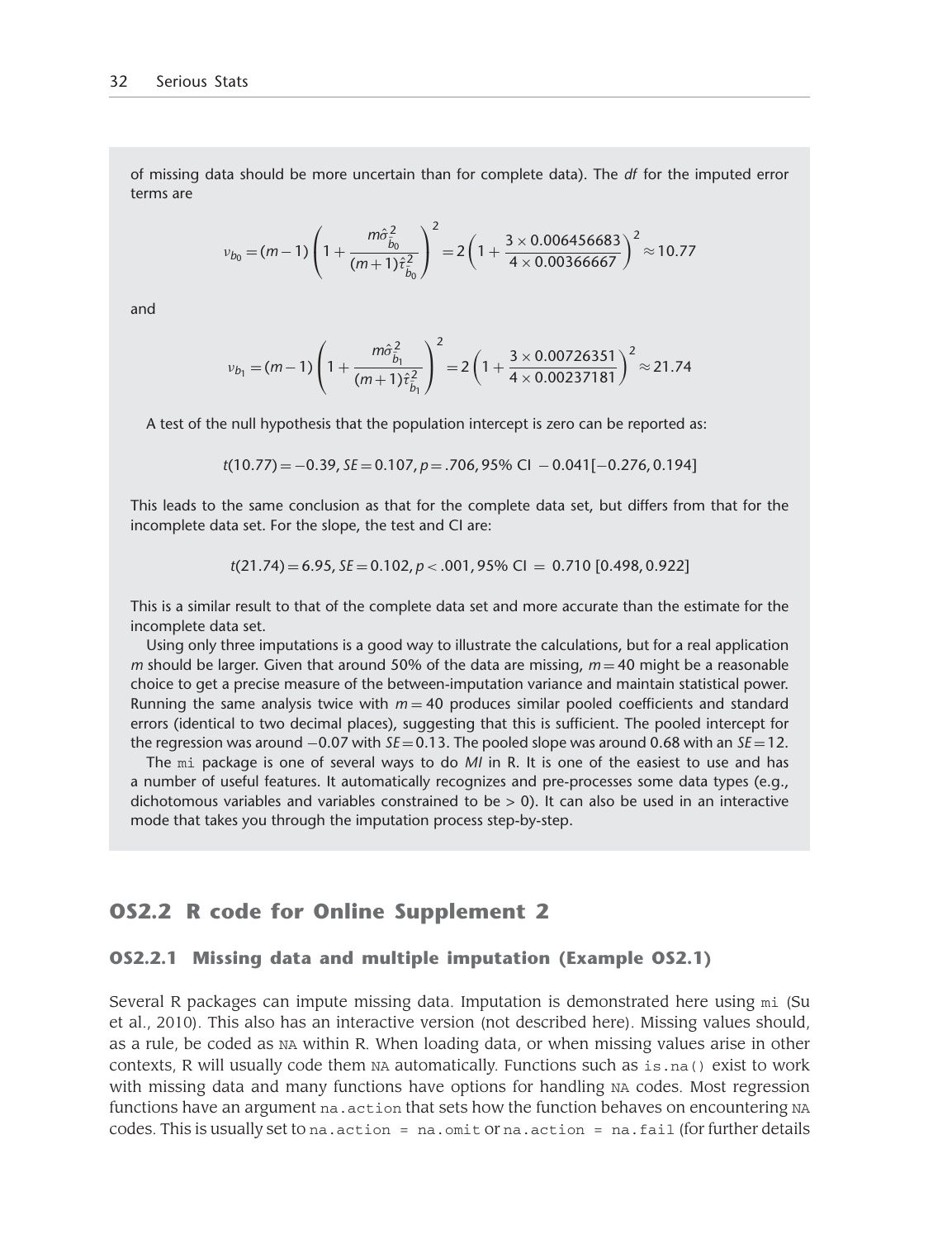see ?NA and ?na.fail). The former drops missing cases (equivalent to casewise deletion), while the latter causes the call to fail and return a warning (a safe option for complex regression functions). To check your present settings:

```
getOption('na.action')
?NA
?na.fail
```
For Example OS2.1, the first step is to import the incomplete data file from the SPSS file. Then load mi and use the mi() function to impute  $m = 3$  data sets.

```
library(foreign)
partial.data <- read.spss('mi_partial.sav', to.data.frame=TRUE)
install.packages('mi')
library(mi)
n.imputed <- 3
imputed.dat <- mi(partial.data, n.imp = n.imputed, n.iter =
  30, check.coef.convergence=TRUE)
```
The imputed.dat object holds all three data sets in a format that supports analysis via regression functions such as  $lm()$  or  $glm()$ . Increase the number of iterations to n.iter=40 or n.iter=50 if there are problems with convergence. See ?mi for further details.

Use mi.data.frame() to extract a data frame from the imputation model object. The following commands extract the first data set and run a simple linear regression and then obtain the summary of the output:

```
imputed.data.1 <- mi.data.frame(imputed.dat, m=1)
lm(imputed.data.1$y ∼ imputed.data.1$x)
summary(lm(imputed.data.1$y ∼ imputed.data.1$x))
```
You can also use mi to analyze all data sets and combine the regression coefficients for you. Here  $1m$ ,  $mi$  () runs a linear regression model on the imputed data sets in imputed.data. The functions display(), coef() and se.coef() are used to get summaries, coefficients and *SE*s from mi objects (Gelman and Hill, 2007; Su *et al*., 2010).

```
imputed.model <- lm.mi(y.do ∼ x, imputed.dat)
display(imputed.model)
coef(imputed.model)
se.coef(imputed.model)
```
Compare this with the analysis of incomplete cases:

```
inc.mod <- lm(y.do \sim x, data=partial.data, na.action=na.omit)
display(inc.mod)
```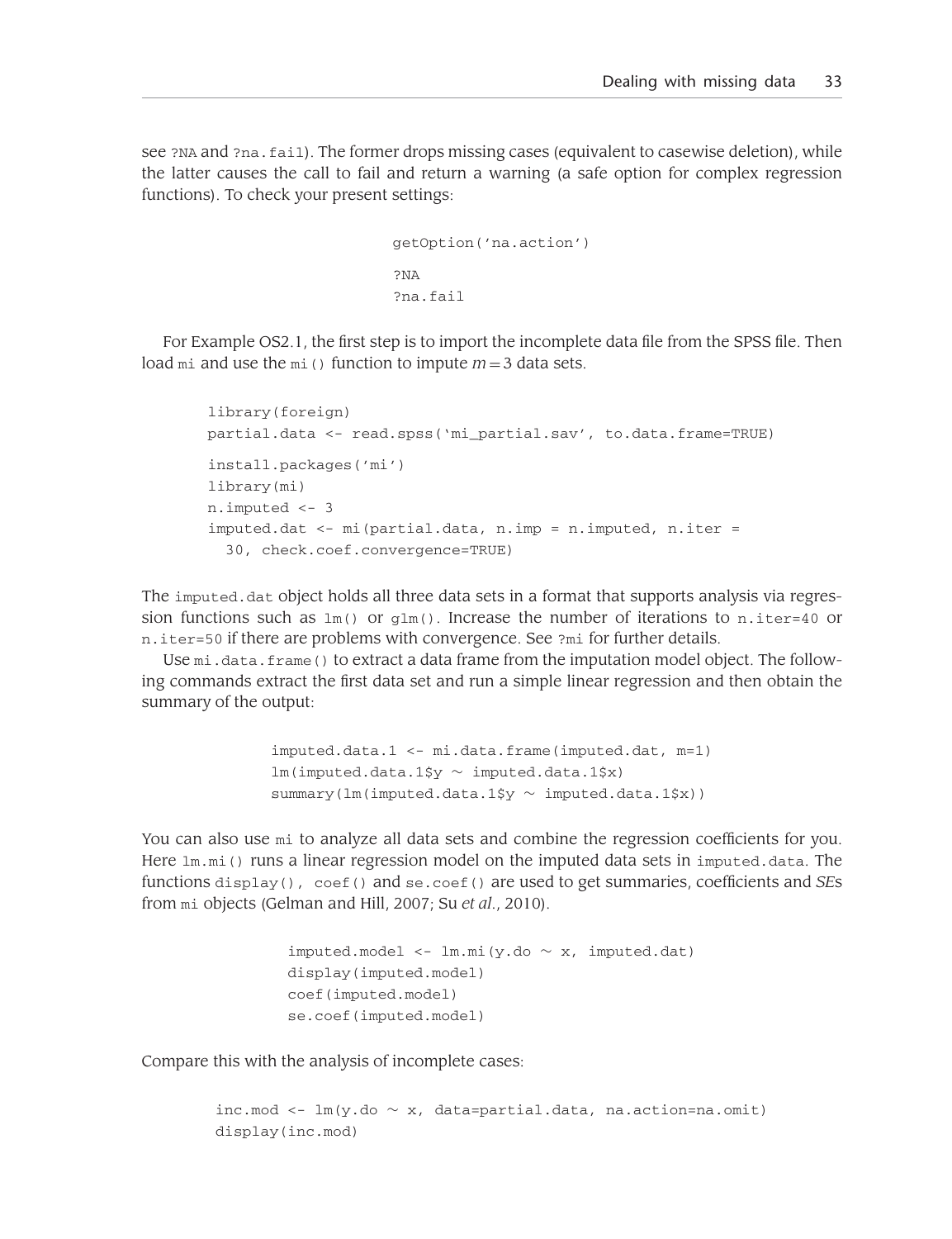Although the mi package combines estimates of imputed regression coefficients and *SE*s it doesn't provide CIs or tests (largely because the authors of the mi package focus on statistical modeling rather than hypothesis testing). However, Rubin's calculations can be implemented through basic arithmetic operators or via the mitools package. Using mitools has the advantage of automating the awkward *df* calculation for the CIs. This sequence of commands extracts the data frames from the mi output and creates an imputation list object that mitools will recognize.

```
install.packages('mitools')
library(mitools)
dataset.list <- list(mi.data.frame(imputed.dat, m=1),
 mi.data.frame(imputed.dat, m=2), mi.data.frame(imputed.dat, m=3))
mitools.list <- imputationList(dataset.list)
```
If *m* is large this becomes tedious, so the steps can be automated by writing a function such as:

```
mi.to.mitools <- function(imputed.data.from.mi, m =
  imputed.dat@m) {
    # mi and mitools must be installed and loaded
    data.list \leq -as.list(1:m)for (i in 1:m) data.list\lceil \frac{1}{1} \rceil <-
         mi.data.frame(imputed.data.from.mi, m = i)
    mitools.list <- imputationList(data.list)
    mitools.list
}
mi.to.mitools(imputed.dat)
```
These commands run the regression model on the data frames and combine them using functions found in mitools. Unlike mi, a 95% CI for each parameter is included in the summary and the df can be obtained if required:

```
mi.mods <- with(mitools.list, lm(y.do∼x))
summary(MIcombine(mi.mods))
MIcombine(mi.mods)$df
```
The output of the imputations and pooled results will vary every time you impute new data. Unless you pool large numbers of imputed data sets your results will not necessarily be similar to those reported in Example OS2.1.

#### **OS2.2.2 R packages**

Gelman, A., Hill, J., Yajima, M., Su, Y.-S., and Pittau, M. G. (2011) *mi*: Missing data imputation and model checking. R package version 0.09-14.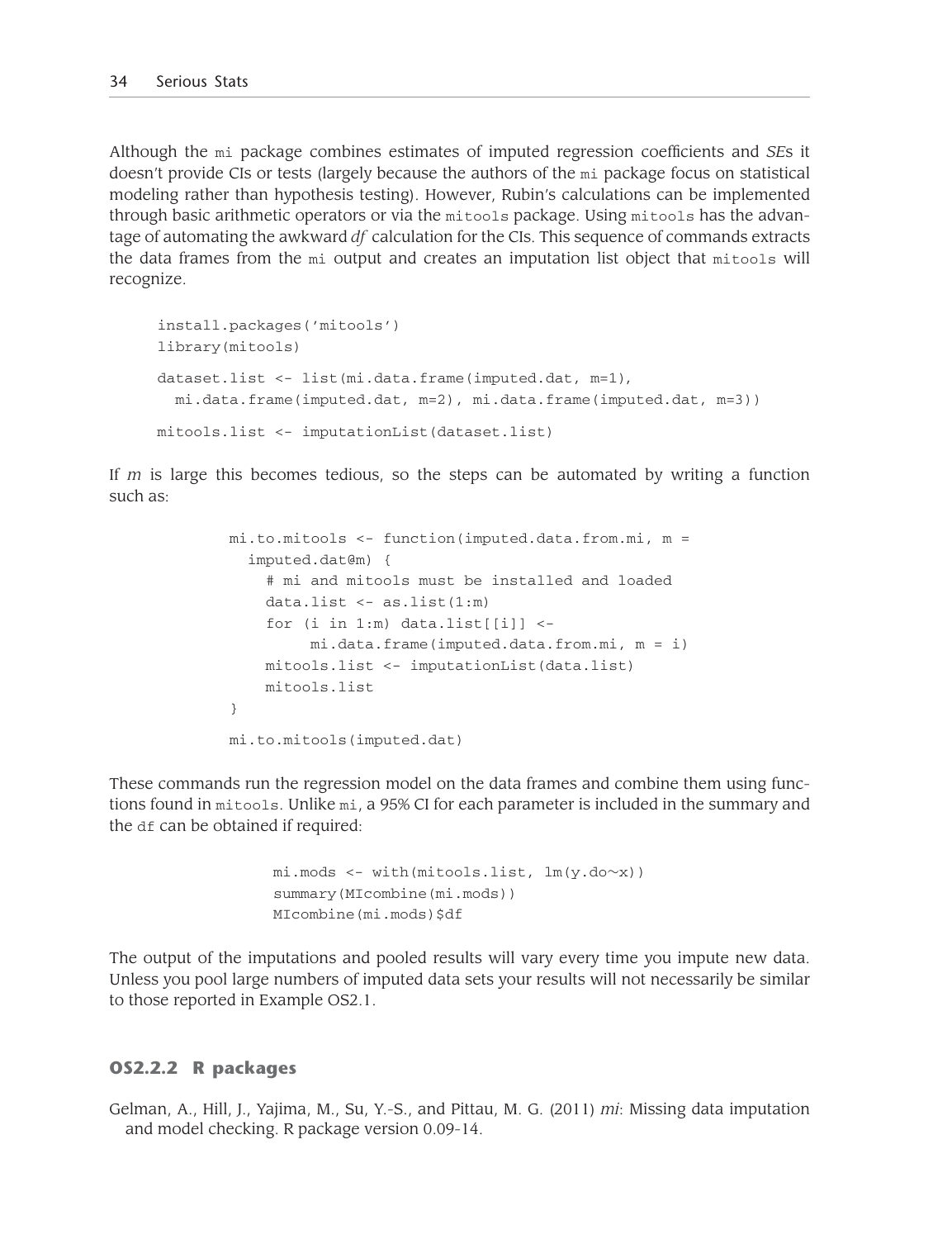R-core members, DebRoy, S., Bivand, R., I. (2011) *foreign*: Read data stored by Minitab, S, SAS, SPSS, Stata, Systat, dBase. R package version 0.8-42.

Lumley, T. (2010) *mitools*: Tools for multiple imputation of missing data. R package version 2.0.1.

# **OS2.3 Notes on SPSS syntax for Online Supplement 2**

#### **OS2.3.1 Multiple imputation**

Recent versions of SPSS (e.g., from 17 onwards) provide multiple imputation facilities that are fairly easy to run. These support pooling of results using Rubin's equations for several types of analysis.

The following syntax imputes missing values on the outcome variable  $(y, d_0)$  for 40 data sets for the  $m$  partial.sav data set used in Example OS2.1 using the predictor x and auxiliary variable aux. The data are delivered to a new SPSS data window (partial\_m40), but not saved to disk, by using DATASET DECLARE and adding an /OUTFILE subcommand.

*SPSS data file:* mi\_partial.sav

DATASET DECLARE partial m40.

MULTIPLE IMPUTATION x y.do aux /IMPUTE METHOD=FCS MAXITER= 30 NIMPUTATIONS=40 SCALEMODEL=LINEAR INTERACTIONS=NONE SINGULAR=1E-012 MAXPCTMISSING=NONE /CONSTRAINTS x(ROLE=IND) /CONSTRAINTS aux(ROLE=IND) /IMPUTATIONSUMMARIES MODELS DESCRIPTIVES /OUTFILE IMPUTATIONS=partial\_m40.

The /IMPUTE subcommand includes several statements relating, among other things, to the method of imputation, the maximum number of iterations the imputation process will go through for each data set (30 in this case) and the number of imputations. The FCS (fully conditional specification) method used here is broadly similar to that used in the R package *mi*. The easiest way to obtain the syntax is to set up the analysis via the menus in SPSS and select paste. For a simple imputation such as this, the main concerns are the number of iterations and the number of imputations. The /IMPUTATIONSUMMARIES subcommand provides a summary of the imputation model and useful descriptive statistics on missingness. The /CONSTRAINTS subcommand allows variables to be included only as predictors in the imputation model, as imputed variables or both. Here the constraints are unnecessary (because only  $y$ , do has missing values).

Some SPSS commands automatically recognize the imputed data sets and perform a pooled analysis when run from menus. If using syntax directly, the crucial steps are to make sure the imputed data sets are in the active window and to specify a subcommand such as  $/$ MISSING = LISTWISE. This is required to analyze the original partial data set for comparison with the pooled and imputed data analyses. The following syntax runs the simple linear regression of the imputed outcome variable  $y \cdot do$  on  $x$  and pools the output.